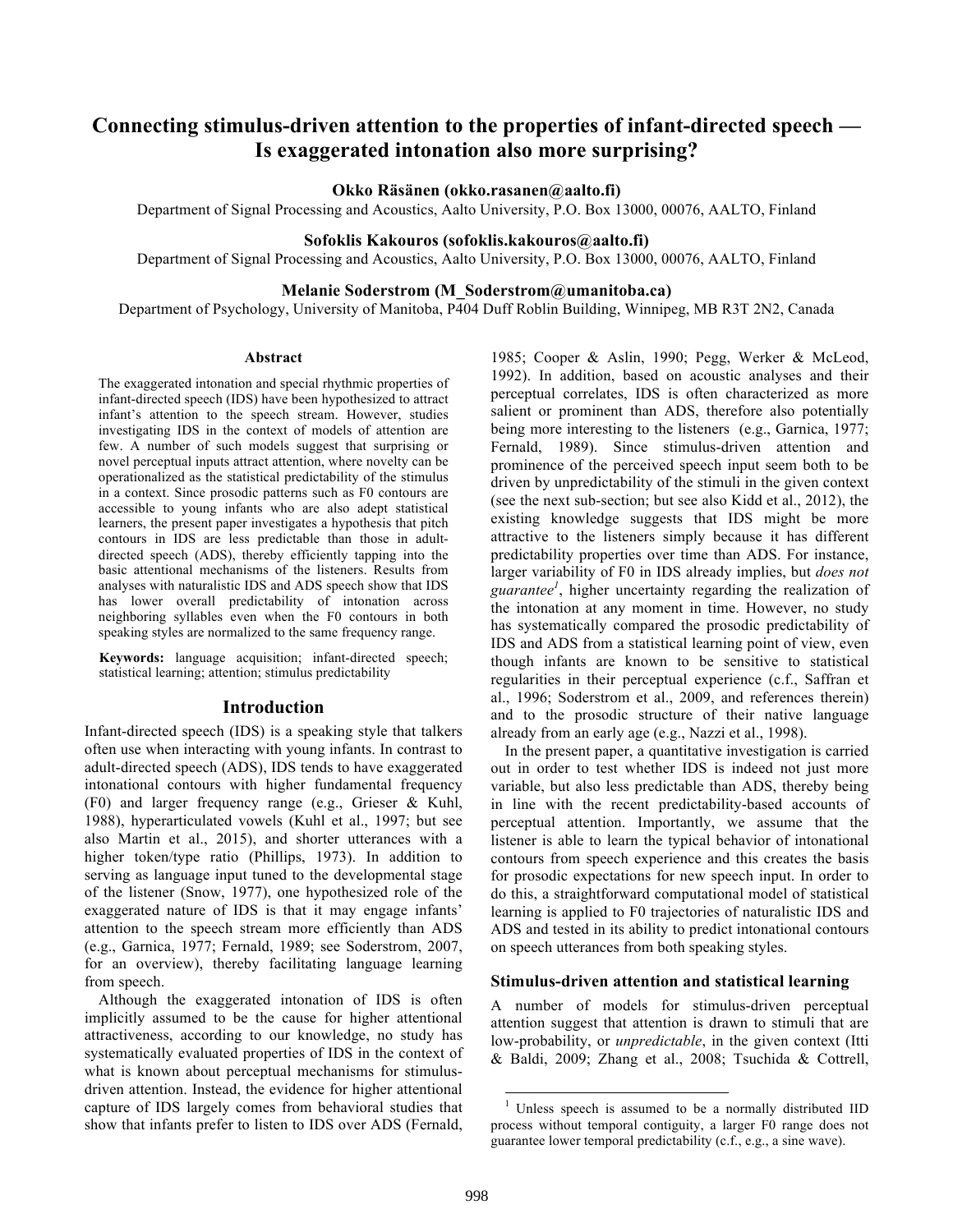2012; Zarcone et al., 2016), basically enabling the perceptual system to focus on aspects of the environment with the highest information content (Shannon, 1948), i.e., input that is not yet learned and thereby accurately predicted by the brain. However, infants are also known to prefer stimuli that are surprising or novel only as long as the input is not too unlikely in the given context, also known as the Goldilocks effect (Kidd et al., 2012). This suggests that the input should still be structured enough to support learning, thereby providing the basis for statistical expectations and evaluation of the relative information value of the inputs.

Earlier work with prosody perception suggests that lowprobability intonation patterns in the context of otherwise predictable prosody are associated with higher perceptual prominence of the concurrent words (Kakouros & Räsänen, 2016a) and alter semantic processing of speech (e.g., Magne et al., 2005), having the same consequences as lowprobability words in the given context (see Kakouros et al., submitted, for a discussion). Recent evidence also suggests that adult listeners are sensitive, and rapidly adapt, to changing statistical properties of the intonation patterns, leading to experience-based expectations for prosody whose violations give rise to the subjective impression of prominence (Kakouros & Räsänen, 2016b; Kakouros et al., submitted). Overall, the earlier research indicates that auditory attention and perceptual prominence are connected to the predictability of the prosodic patterns, and this may play a role also in the perception of IDS.

Importantly, the concept of predictability necessitates some type of mechanism for learning regularities from experience, thus connecting attention and prominence with the concept of statistical learning. The most parsimonious assumption would be that the prosodic learning utilizes the same statistical learning mechanisms hypothesized to play a role in other aspects of language acquisition, but now operating at the level of prosodic features such as F0 contours and energy envelopes instead of the phonemic units of the language. Since infants are known to be adept statistical learners, and since prosodic cues are perceptually accessible to them (e.g., Hawthorne, Mazuka & Gerken, 2016), it is likely that infants are sensitive to statistical regularities present at the prosodic level similarly to adults.

If predictability of the stimulus in a given context is a major factor in controlling stimulus-driven attentional orientation, as also exemplified by the widely used preferential head-turn or looking-time paradigms to probe infants' learning, we would expect IDS to have different predictability properties than ADS. In the present study, we will look into one specific aspect of IDS, namely, intonation, and test how well F0 contours can be predicted over time for the two speaking styles in question.

# **Data**

The speech material used in the present experiments comes from the ManyBabies study that aims to replicate IDS preference across a large number of labs (The ManyBabies Consortium, 2017). In the context of that study, naturalistic

speech from female caregivers to their infants or from caregivers to other adults was recorded in central Canada and Northeastern US. All caregivers had infants aged 122– 250 days. The recordings were carried out in an infantfriendly greeting area/testing room using lapel clip-on microphones connected to smartphones. The task involved describing a closed set of labeled objects by asking the mother to take each object out of a bag one at a time and talk about it to her baby (IDS) or to an experimenter (ADS). In addition, there were two types of objects: those supposedly familiar to the infants (e.g., a ball or a block) and those considered as novel (e.g., a sieve or a whisk). After rough manual segmentation of the recordings into utterances, the utterances were also classified into three categories: utterances containing the familiar object word, those containing the unfamiliar object word, and utterances without naming of the object.

In the present study, we used the Canadian section of the recordings, containing speech from a total of 11 mothers. The US recordings (4 mothers) were excluded due the significant presence of room reverberations that could have impacted automatic F0 estimation. All utterances shorter than 1 s or with less than five syllables (see Methods) were discarded, leading to a total of  $N = 882$  utterances (504 IDS, 378 ADS) with an average of  $80.2 \pm 29.9$  utterances per talker. Average utterance length was  $4.0 \pm 2.5$  seconds (3.1)  $\pm$  1.1 for IDS, 5.2  $\pm$  3.1 s for ADS).

## **Methods**

The overall goal of the analysis was to compare predictability of F0 trajectories in the IDS and ADS utterances using a statistical model. This was done by first syllabifying and estimating F0 trajectories for all speech, parametrizing F0 trajectories during each syllable, clustering the syllable-specific parameters into a finite number of categories ("F0 shapes") in an unsupervised manner, and then modeling the temporal evolution of these F0 states across time. By training the predictive model from a set of utterances and then computing the likelihoods of F0 trajectories on a set of held-out utterances, measures of F0 predictability can be estimated from the data. Fig. 1 shows a schematic picture of the processing pipeline for an individual utterance. All experiments were conducted in MATLAB unless mentioned otherwise.

# **Pre-processing of F0 trajectories**

F0 trajectories were estimated at a 100-Hz sampling rate with YAAPT-algorithm (Zahorian & Hu, 2008; version 4.0), constraining F0 estimates to the range of 100–600 Hz and using YAAPT's ptch\_fix() tool for post-processing of the pitch tracks for potential estimation errors and for interpolation of the trajectories across unvoiced regions. For the predictability analysis, utterance-level F0 tracks were zscore normalized to zero mean and unit variance in order to focus on temporal behavior instead of the absolute mean or range of the pitch. In addition, the original non-normalized F0 contours were used as baseline features in the analyses.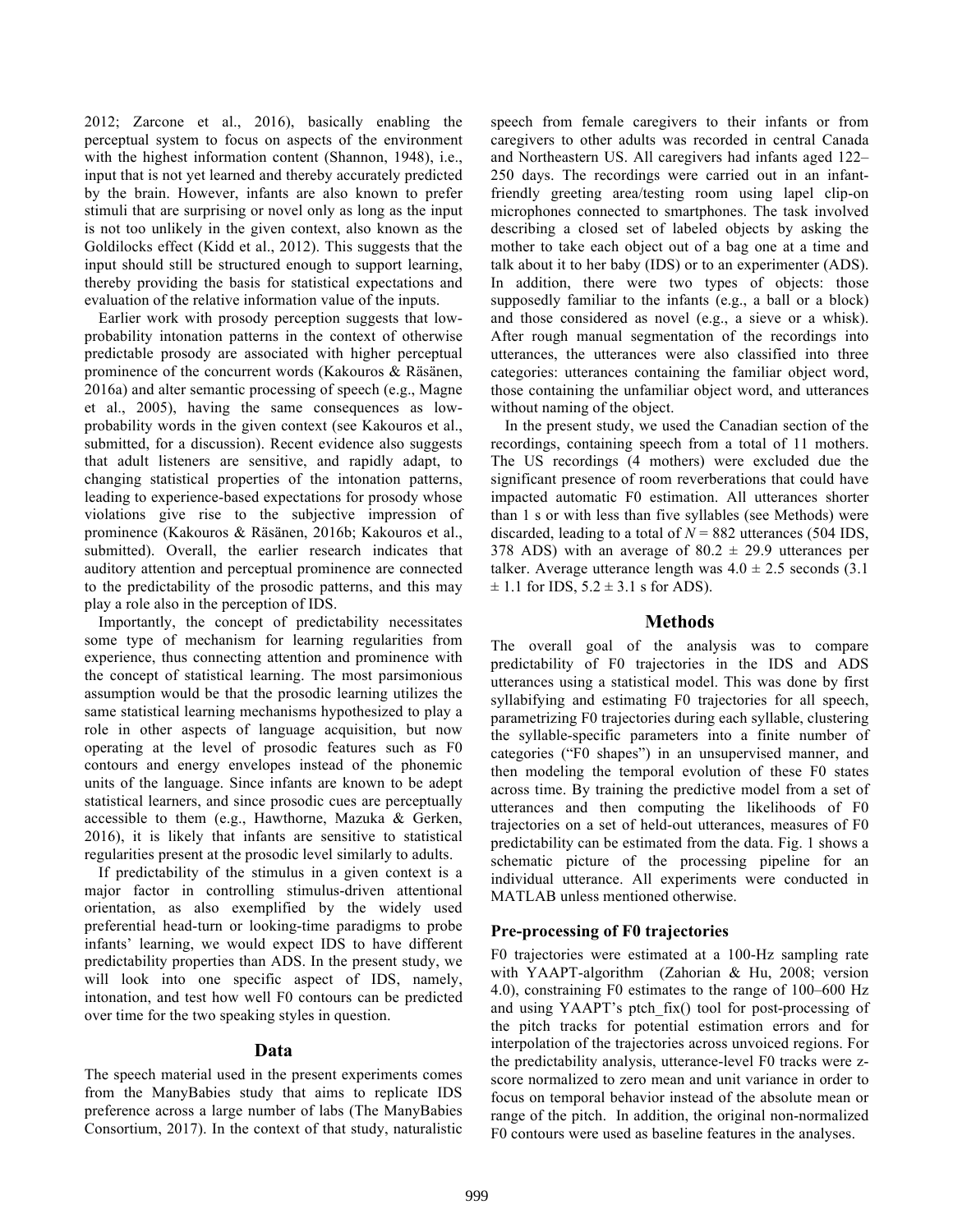

Figure 1: A schematic view of the F0 predictability analysis. The output is the probability of F0 in syllable *s* given the observed F0 in *m* preceding syllables (after training the statistical model on a number of training utterances).

All utterances were syllabified using a sonority envelopebased automatic syllabifier described in Räsänen, Doyle and Frank (submitted; see also Räsänen, Doyle & Frank, 2015, for an earlier but similar version). All syllables without any frames with reliable voicing (as determined by YAAPT) and syllables shorter than 50-ms were merged with the neighboring syllables, leading to a total of 8056 syllables in the data set. Note that although this type of acoustic syllabification is not perfectly accurate in terms of the phonological rules of the language, it still provides systematic chunking of speech into syllable-like units with each unit consisting of a sonorous peak surrounded by lesssonorous onsets and coda (see also, e.g., Villing, Ward & Timoney, 2006, and references therein). Importantly, such acoustic-signal based chunking can be argued to better match the syllabification capabilities of pre-linguistic infants that also must rely on non-phonological acoustic cues in their perception of speech before they master the sound system of their native language (Räsänen et al., submitted).

Following the syllabification, F0 trajectories during each syllable were parametrized by fitting a second order polynomial to the trajectory in time (Fig. 2) and using the polynomial coefficients without the constant term as a parametric description of the F0 during the syllable. Parameters across all syllables in the data were then vector quantized into *Q* discrete categories using standard k-means clustering with random initialization. In practice, these *Q* shapes correspond to different F0 patterns with varying curvature and rate of change as a function of time, larger *Q* simply meaning more fine-grained distinction between F0 patterns that occur during the syllables.

## **Temporal modeling of F0 state sequences**

As a result of the pre-processing, the F0 trajectory of each utterance was described as a sequence of discrete states  $q_s \in \mathbb{R}$ *Q*, one state per syllable *s*. In order to quantify the predictability of F0, a mixed-order Markov chain model, or MOCM, was trained for the sequences (Saul & Pereira, 1997). Instead of computing *n*-gram statistics for different *n*-gram orders and then choosing and/or merging the models with best predictive capability, MOCM allows modeling of varying order Markov chains with a single set of model parameters. In MOCM, the probability of an F0 shape  $q_s$  in syllable *s*, given the preceding *m* syllables, is calculated as



Figure 2: An example of syllable-wise  $2<sup>nd</sup>$  order polynomial approximation of the F0 trajectory. Top: The original speech waveform. Bottom: YAAPT-estimated and z-score normalized F0 trajectory with interpolation across unvoiced segments (blue solid line) and the corresponding  $2<sup>nd</sup>$  order polynomial least-squares fit for F0 during each syllable. Syllable boundaries are shown with vertical lines.

$$
P(q_s | q_{s-1},...,q_{s-m}) =
$$
  

$$
\sum_{k=1}^{m} \lambda_k (q_{s-k}) \mathbf{M}_k (q_{s-k}, q_s) \prod_{j=1}^{k-1} [1 - \lambda_j (q_{s-j})]
$$
 (1)

where lag-specific transition matrices **M** and transition weights  $\lambda$  are estimated from training data using the Expectation Maximization (EM) algorithm (Saul & Pereira, 1997). In the context of the present study,  $M_k$  describes the transition probabilities between syllabic F0 contours at different lags  $k$  while  $\lambda$  weighs these probabilities from different distances based on the reliability of the probability estimates in the context of the observed shapes.

In the experiments, a third order  $(m = 3)$  MOCM model was trained using the syllabic F0 sequences from 90% of the combined pool of IDS and ADS utterances. This was followed by syllable-by-syllable estimation of F0 likelihoods on the remaining held-out utterances using Eq. (1). The procedure was repeated in a 10-fold manner until all utterances had been used in the training and test sets. The division of utterances into training and testing sets was purely random, and therefore both contained speech from the same 11 unique talkers. We decided not to use speakerspecific models for F0 due to the modest number of utterances per talker that would have caused data sparsity issues in the model estimation. As a result, the obtained probability estimates describe *how expected is the F0 behavior in the given context given a preceding exposure to a large number of F0 trajectories,* low probability reflecting unexpected and thereby attention capturing intonation.

Note that the choice of  $Q$ , the number of quantization levels for the F0 shapes, contains an inherent tradeoff between the resolution of the F0 trajectory modeling and the amount of data required for model estimation. Although there is no a priori reason to consider any *Q* specifically favoring IDS or ADS due to the z-score normalization of all F0 values, we wanted to minimize the impact of *Q* in our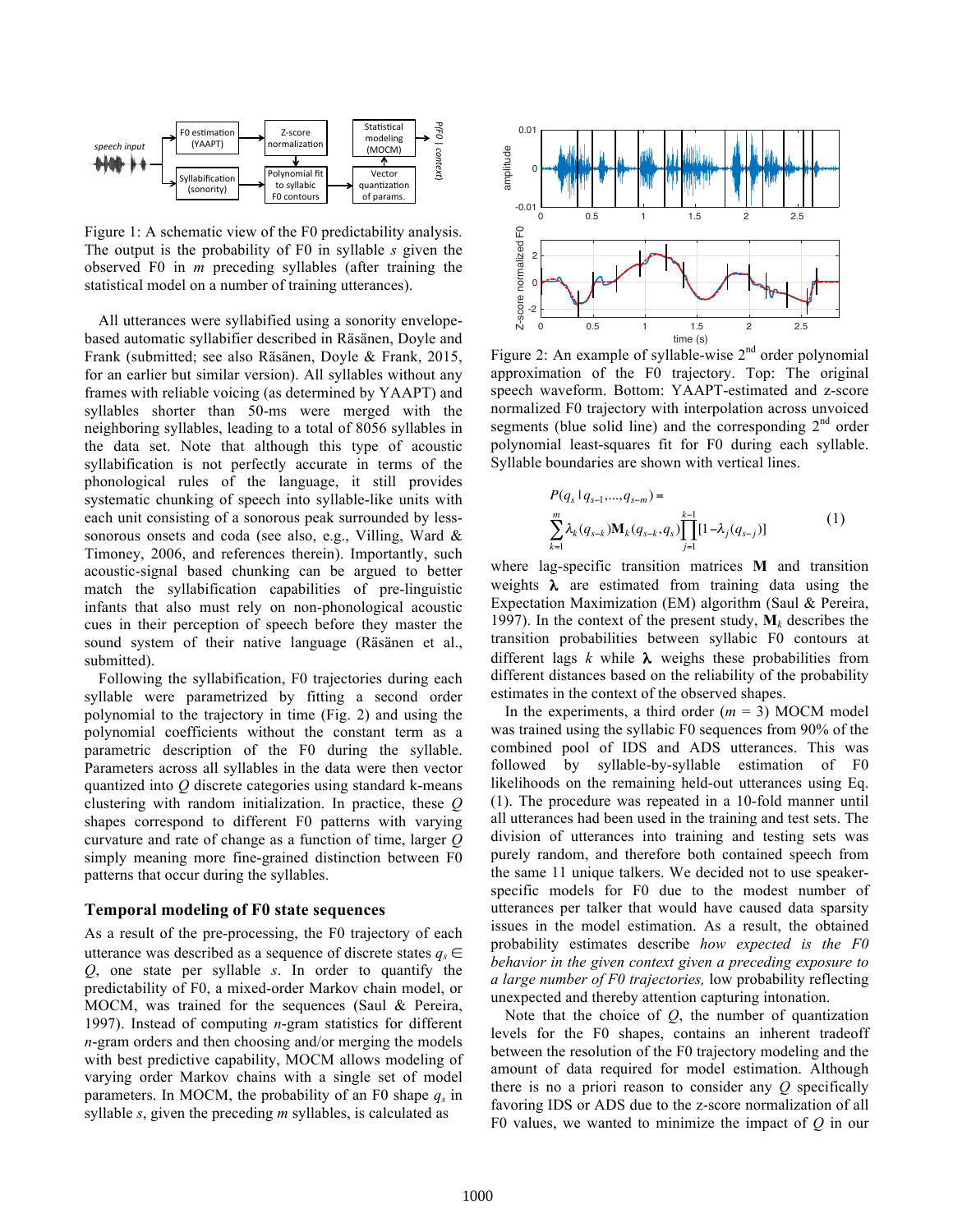findings. Therefore the simulation was conducted for  $Q = 6$ , 12, and 24 with syllable-specific likelihood estimates averaged across all these runs. In addition, all likelihoods were averaged across five runs of the entire experiment to diminish variation caused by random initialization of the kmeans clustering process, even though the k-means clustering results for the two dimensional features were found to be highly consistent across individual runs.

### **Data analysis**

Five utterance-level statistical descriptors, namely, the mean, SD, min, max, and range (max−min) were calculated for the F0 likelihoods across all syllables and for the original F0 trajectories in Hz in each utterance. Talker and style-specific (IDS vs ADS) means for the descriptors were then averaged across all the utterances from the given talkers. Before any statistical analysis, the statistical descriptors for F0 likelihoods were corrected for the variable amount of matching training data for the speaker and speaking style in question. This was done by first fitting a speaker-independent linear regression model from the number of matching training samples to the statistical descriptors, and then subtracting the prediction from the original values, basically decorrelating the measures with respect to the amount of training data.

In order to test differences between IDS and ADS, the normalized descriptors for F0 predictability and descriptors for the original F0 values were then compared between the IDS and ADS conditions using the paired t-test with significance level of *p* < 0.05 (Holm-Bonferroni corrected for the ten comparisons and *df* = 10 for all reported stats).

### **Results**

Fig. 3 shows a summary of the results together with markers and t-statistics for significant differences between IDS and ADS. As expected, the mean frequency of F0 in the utterances is higher in IDS (210.9 Hz  $\pm$  29.0 Hz) than in ADS (189.9  $\pm$  23.9 Hz). In addition, the average utterancelevel maximum and minimum F0 are significantly higher in IDS, but the overall variability and absolute range (in Hz) are not different between the speaking styles.

As for the predictability, the mean predictability of F0 in IDS was significantly lower than in ADS  $(t(10) = 4.82)$ , Cohen's  $d = 1.93$ ). In addition, maximum predictability during each utterance was also lower  $(t(10) = 5.46, d = 2.10)$ and so was the range of predictability values across the syllables in the utterances  $(t(10) = 5.19, d = 1.88)$ . In contrast, variability of predictability across the utterances was not different between IDS and ADS. Notably, the average F0 probabilities are within a similar range to what was found to be optimal stimulus complexity for attentional capture in the visual perception experiments of Kidd et al. (2012) and significantly above chance-level  $(p = 0.0972)$ . This suggests that the F0 trajectories might be in a suitable complexity region for triggering novelty preference, enabling predictive learning but also leaving room for unpredictable patterns and events.



Figure 3: Top: Utterance-level statistical descriptors of F0 predictability, averaged across all ADS/IDS utterances. Middle: F0 predictability after controlling for the amount of matching training data (speaker & style) for each utterance. Bottom: Utterance-level descriptors of original F0 in Hz, averaged across all utterances. Error bars denote  $\pm 1$  SE across all talkers. Significant differences between IDS and ADS are denoted with asterisks and related t-values (paired t-test,  $df = 10$ , and using significance level  $p < 0.05$  with Holm-Bonferroni correction for the ten comparisons).

We also repeated the entire analysis but now using linear instead of the 2nd order model for the syllabic F0 contours (i.e., encoding only the average direction and rate of change in F0 during the syllable). This replicated all the main findings (significantly lower mean, max, and range for the predictability of F0 in IDS; not shown separately). We also tested whether there were differences in the predictability descriptors between the three sentence types (familiar object, unfamiliar object, no labeling) but none of the tests were significant after controlling for multiple comparisons. In addition, the predictability difference is not simply due to a larger quantization error for IDS parameters, since the reported pattern of results persists also if only the IDS data are used for the k-means codebook creation leading to lower quantization errors (RMSE) for the IDS F0 trajectories.

Overall, the main result confirms the hypothesis that the intonation contours in IDS are less predictable than in ADS, at least for the present data set in question.

As a follow-up validation of the findings, we also ran binary logistic regression to classify all the individual utterances into IDS or ADS classes using the utterance-level descriptors for probabilities and raw F0 values as features and using likelihood ratio as the criterion for forward stepwise feature selection (using SPSS version 23.0, IBM Corp., Armonk, NY). The resulting model achieved IDS/ADS utterance classification rate of 74.8% using a final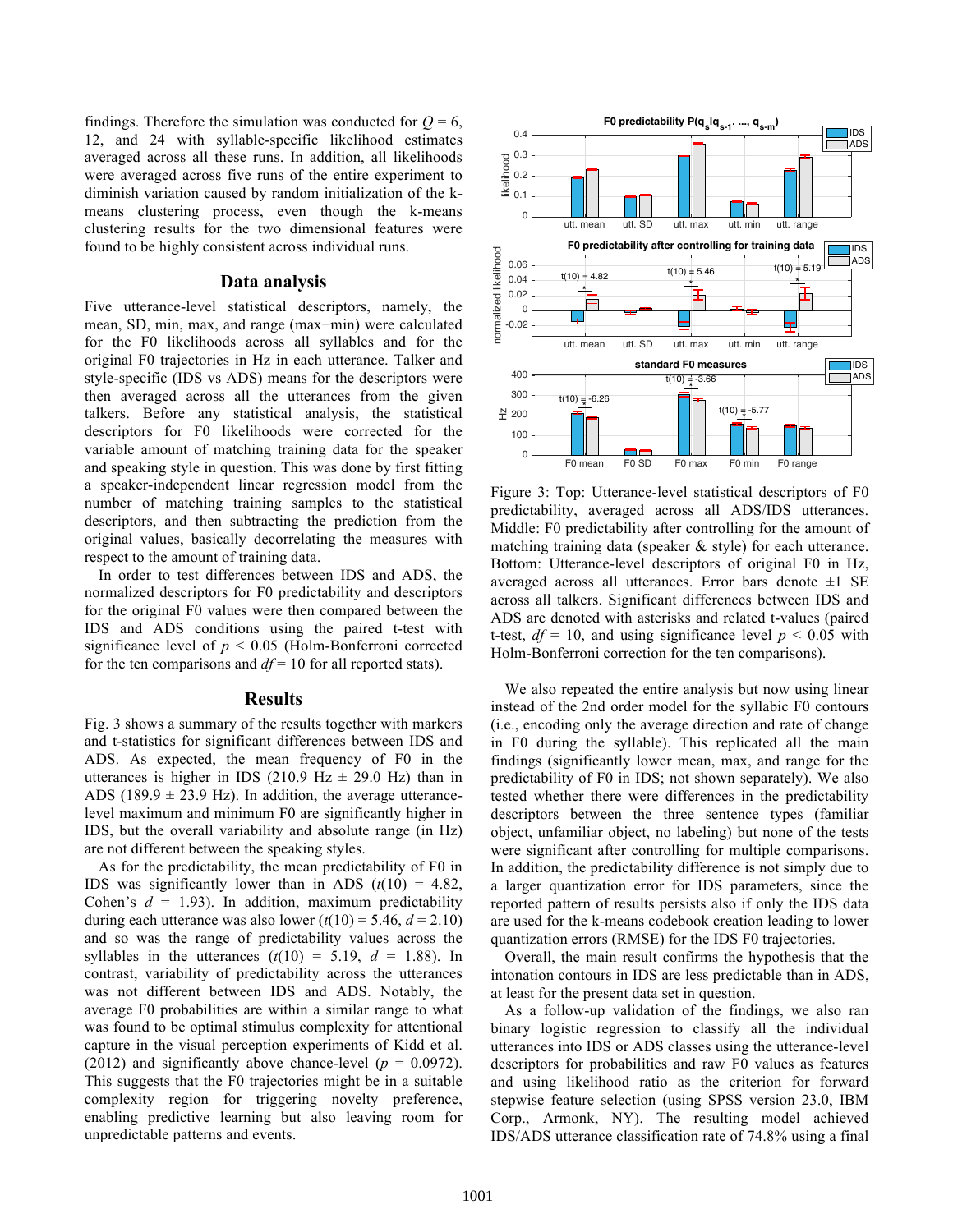set of four features: SD of likelihood (Wald statistic = 31.28,  $p < 0.001$ ;  $df = 1$  for all features), mean likelihood (*W*)  $= 23.08, p \le 0.001$ , likelihood range ( $W = 88.34, p \le 0$ 0.001), together with max of original F0 in Hz ( $W = 66.24$ , *p* < 0.001). This further shows that the predictability differences of intonation in IDS and ADS do not simply appear as aggregate measures across a large number of utterances, but can be also used to effectively classify individual utterances into ADS or IDS.

Finally, a subset of the utterances used in the present study had been previously rated for their IDS-likeness using a low-pass version of the recordings as part of the ManyBabies project (see The ManyBabies Consortium, 2017, for details). These utterances were rated on a 7-point Likert scale by several naïve raters recruited from Amazon's mechanical Turk. We therefore calculated the correlation between all the utterance-level F0 descriptors and the human IDS-likeness ratings for all the IDS utterances with ratings  $(N = 442)$ . The human judgments of IDS-likeness correlated with the mean (Spearman's  $r = 0.25$ ,  $p < 0.001$ ), SD (*r* = 0.31, *p* < 0.001), min (*r* = 0.154, *p* = 0.002), max (*r* = 0.35, *p* < 0.001), and range (*r* = 0.32, *p* < 0.001) of the original F0 values, i.e., with all of them. Surprisingly, all the descriptors of F0 trajectory likelihoods were uncorrelated with the human ratings ( $p > 0.05$  for all comparisons).

Since predictability was nonetheless a reliable cue in our classification of utterances into IDS and ADS based on the original study labels, the finding with the naïve ratings data suggests a dissociation between perceptual correlates of IDS-like speech in naïve listeners (e.g., high and variable pitch) and the lower predictability of intonation in IDS as a potential attractor of listeners' attention. Notably, an earlier study by Singh, Morgan & Best (2002) has also reported that higher and more variable pitch alone was not sufficient to capture infants' attention when pitted against affective speech. This suggests that the properties that make an utterance sound IDS-like to a naïve listener may be unrelated to those that lower the predictability of IDS. How those properties relate to the attentional attractiveness of IDS is currently unclear and requires further investigation.

### **Discussion and conclusions**

This study aimed to test whether the exaggerated intonation in IDS also translates into less predictable prosody over time. The results support this idea, even when the actual mean and range of F0 values in the predictive analysis was normalized between the IDS and ADS utterances. In addition, while IDS intonation is less predictable than ADS, it is still relatively structured as indicated by the mean predictability that is significantly above the chance-level given the analyzed quantization levels. These findings provide initial support to the idea that IDS may be more attentionally attractive simply because it is more surprising without being too chaotic (c.f., Kidd et al., 2012), thereby tapping to the basic attentional mechanisms causing orientation towards unfamiliar inputs.

In addition, some evidence for a dissociation between human ratings of IDS-likeness and predictability of the utterances was also discovered, warranting further research in the issue. In fact, a dissociation between F0 variability and F0 predictability is expected on the basis of predictability-based accounts to prominence and attention in speech. More specifically, it has been argued that the perceptual system should allocate processing resources to the aspects of the input that are not yet predicted by the brain independently of the physical magnitude or other absolute property of the input. In contrast, highly predictable inputs, by definition, have low information value and are therefore low priority targets for sensing and learning even if they have large magnitude on some scale such as loudness or pitch (e.g., Kakouros & Räsänen, 2016b; Kakouros et al., submitted; see also, e.g., Friston & Kiebel, 2009). In the context of speech, the talker can control the listener's attention by freely using non-canonical prosodic forms on any word or words of choice without changing the literal meaning of the utterance (Kakouros et al., 2016b; Kakouros et al., submitted). The present study suggests that caregivers may (implicitly) utilize a similar strategy to maintain infants' attention on the speech stream or highlighting certain segments of speech.

However, the present work only provides an initial investigation into the predictability aspects of IDS using a certain modeling approach. Much more work is needed to understand the underpinnings of IDS and how it relates to learning and attention mechanisms of the human cognition. This also includes the need to replicate the present investigation on different speech data and also preferably with alternative approaches to quantifying suprasegmental statistical structure. In addition, prosody is much more than F0 trajectories, and therefore aspects such as timing, utterance duration, and intensity should be investigated from the predictability point of view independently and in conjunction with F0.

### **Acknowledgments**

O.R. was funded by Academy of Finland project titled "Computational modeling of language acquisition" (274479). All MATLAB scripts for syllabification, mixedorder Markov chains, and reported analyses can be found at https://git.io/vDT0N. The original recordings are available from The ManyBabies Consortium at https://osf.io/re95x/. The authors would like to thank Michael C. Frank for his help with the ManyBabies data.

# **References**

- Cooper, R. P., & Aslin, R. N. (1990). Preference for infantdirected speech in the first month after birth. *Child Development*, 61, 1584–1595.
- Fernald, A. (1985). Four-month-old infants prefer to listen to motherese. *Infant Behavior and Development*, 8, 181– 195.